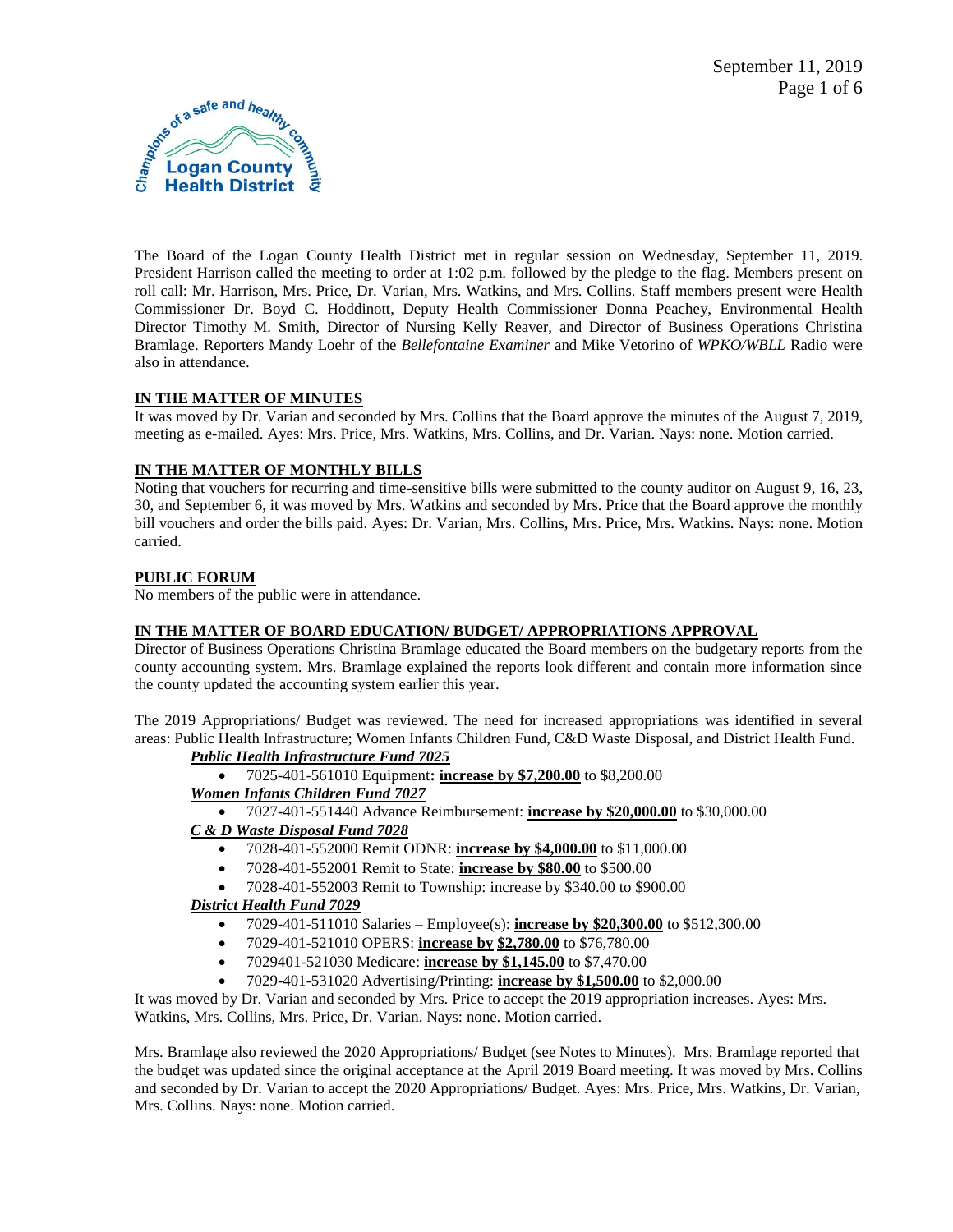### **ENVIRONMENTAL HEALTH UPDATE**

Environmental Health Director Timothy M. Smith reported that Alexis Zaborniak, Sanitarian-in-Training, passed the National Environmental Health Association's Registered Sanitarian exam and is applying for full Registered Sanitarian (RS) status with the Sanitarian Registration Board. The Board members congratulated Ms. Zaborniak.

### **IN THE MATTER OF NUISANCE UPDATES**

Environmental Health Director Timothy M. Smith updated the Board on several nuisances.

#### *Adriana Russell, 685 W. Center St., West Mansfield*

Ms. Russell's property contained a TV, mattresses, chair, bags of trash, and other miscellaneous items following a Sanitarian's Order by Matthew Stonerock, RS, and a follow up inspection on July 1, 2019. A seven (7) day Board of Health order was issued on July 10, 2019. The Board of Health order sent by certified mail was received and signed by Roberta Sloan Scott and marked as agent on July 17, 2019. A follow up inspection on August 5, 2019, revealed non-compliance so the matter was filed in Municipal Court. The judge dismissed the case due to the fact that the defendant was under 18 years of age (although she is listed as the property owner with the Logan County Auditor's office).

#### *Donald Cunningham, 533 Grand Ave., Russells Point*

Mr. Cunningham's property was requested by Robin Reames, Mayor of Russells Point, to be inspected by the health district to determine if the structure qualified for condemnation so that the village could proceed with having the structure razed. David Miller, SIT, inspected the property on June 5, 2019, and confirmed that the structure meets the criteria that have been determined as required for condemnation: broken windows repaired with plastic and a history of non-compliance with city water and sewer service. Therefore, the Board of Health declared that the conditions constituted a public health nuisance and issued an order condemning the structure and to have the owner improve the structure into a habitable condition as verified by the local fire authority, or remove the structure and all associated solid wastes to a licensed disposal facility within thirty (30) days of receipt of the order which was July 5, 2019. Mayor Reames has reported that the local fire authority (Russells Point Fire Chief) told her that he does not have jurisdiction over residential property within the village.

#### *Sharon K. Wellnitz (deceased), last known owner of the house at 636 High Ave., Russells Point*

Ms. Wellnitz's property was requested by a June 13, 2019, letter by Robin Reames, Mayor of Russells Point, to be inspected by the health district to determine if the structure qualified for condemnation so that the village could proceed with having the structure razed. David Miller, SIT, inspected the property on June 14, 2019, and confirmed that the structure meets the criteria that have been determined as required for condemnation: unoccupied with water service shut off. No response has been received yet from the thirty (30) day Board of Health order sent by certified mail, but a letter was received from her son Rob Wellnitz stating his desire to return to reside in the property. Mayor Reames has reported that the local fire authority (Russells Point Fire Chief) told her that he does not have jurisdiction over residential property within the village.

#### *Carol McColloch, 13999 Oakwood Drive, Lakeview*

Ms. McColloch's property still has garbage and solid wastes piled in the backyard. The Sanitarian filed a violation of the Board of Health order in the Municipal Court. There is no further update to report at this time.

#### *Elizabeth Clary, 10977 Elm Street, Lakeview*

Ms. Clary's property has not changed in regards to decaying wooden cabinets, piles of debris, and trash and nonworking appliances still remaining in the yard. The Sanitarian filed a violation of the Board of Health order in the Municipal Court. There is no further update to report at this time.

#### *John Aiken, 11008 Walnut St., Lakeview*

Mr. Aiken's property still has miscellaneous solid wastes and items collecting water creating possible mosquito harborages, and he did not claim the Board's order sent by certified mail. It was resent on June 5, 2019, and an inspection date was set for June 17, 2019. A follow-up inspection occurred on June 26, 2019. Full compliance was not attained. The Sanitarian filed a violation of the Board of Health order in the Municipal Court. There is no further update to report at this time.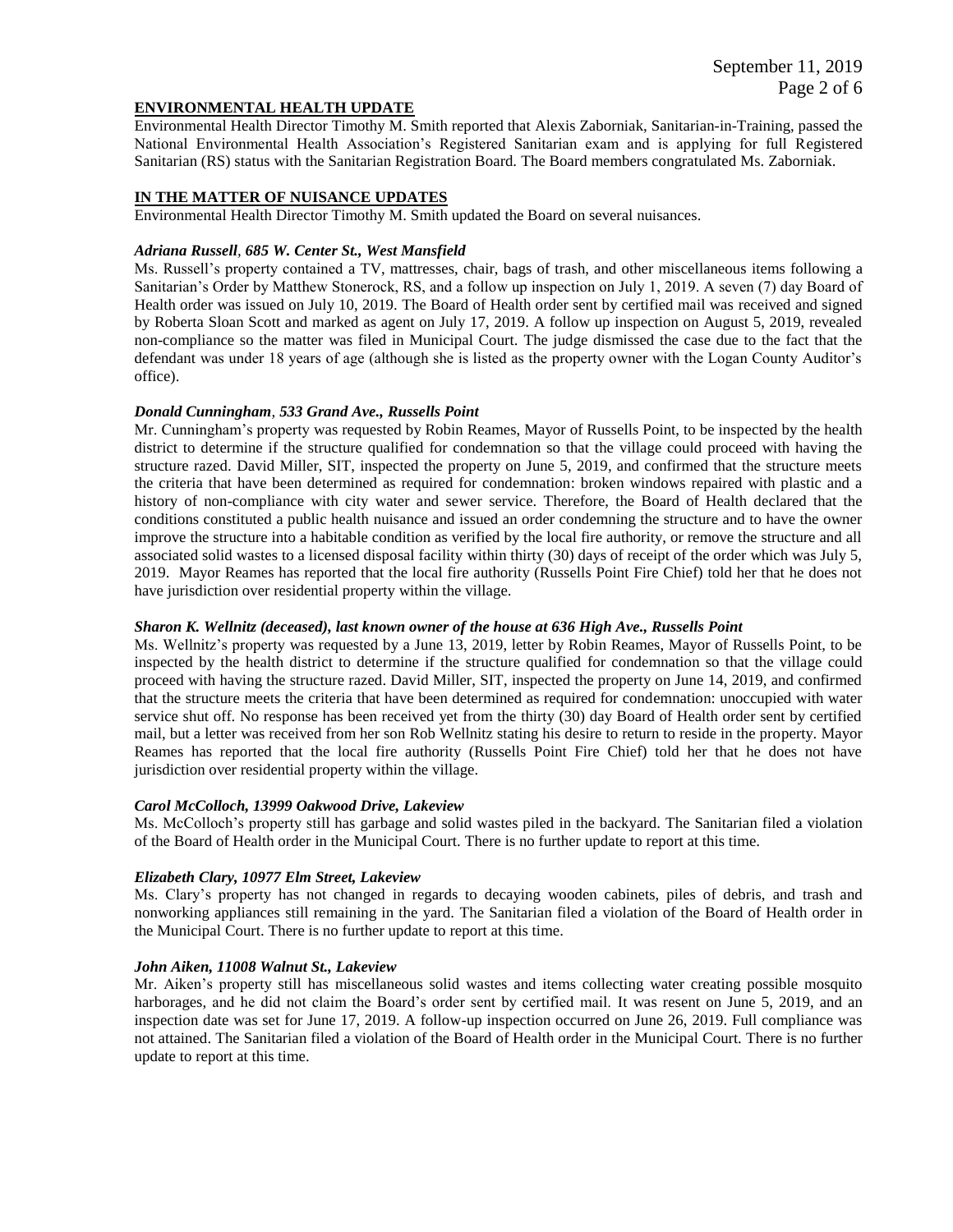### *Greg Beach, 11055 Kickapoo Path, Chippewa Park, Lakeview*

Mr. Beach's property at 13773 Kickapoo Path, Chippewa Park, Lakeview, has an inoperative automobile and a water well in the driveway with its cap flush with the gravel. If conditions have not been corrected upon the inspection date decided by the Board, the matter will be filed in the Municipal Court. There is no further update to report at this time.

### *David Garrison, 16098 SR 235 N, Lot #23, Belle Center*

Mr. Garrison's property at 11344 Chinook Path, Chippewa Park, Lakeview, contains bags of trash and debris scrap, and as of May 23, 2019, scrap tires and an automotive battery had been added. A Board of Health order was received on June 14, 2019. A follow up inspection on July 10, 2019, showed the amount of trash to be worse and open burning has continued. The Sanitarian filed a violation of the Board of Health order in the Municipal Court. There is no further update to report at this time.

# *CHACO, LLC, 424 McAdams Rd., Cable*

The CHACO, LLC's property at 117 W. Buckingham Ave., Bellefontaine, still contains broken pallets and solid waste after receiving a Sanitarian's Order from Lisa Engle, RS, and a follow up inspection on July 2, 2019. A seven (7) day Board of Health order was issued on July 10, 2019. The Board of Health order sent by certified mail was returned unclaimed, so it was resent through regular mail with a re-inspection planned for September 13, 2019.

### *Jamie Caskey, 11113 Shawnee Path, Chippewa Park, Lakeview*

Mr. Caskey's property still contains trash and debris and standing water in plastic containers following a Sanitarian's Order by David Miller, SIT, and a follow up inspection on June 28, 2019. A seven (7) day Board of Health order was issued on July 10, 2019. The Board of Health order sent by certified mail was returned August 12 as unclaimed, so it was resent through regular mail. A re-inspection on August 30 revealed no change. The Sanitarian filed a violation of the Board of Health order in the Municipal Court.

### **IN THE MATTER OF NUISANCE**

Environmental Health Director Timothy M. Smith reported on one nuisance.

#### *Scott McClain, 11291 Ash Avenue, Lakeview*

Mr. McClain's property at 14008 Ironwood Avenue, Lakeview, contained a private water well with a bent casing that is insufficiently capped. A Sanitarian's Order by David Miller, SIT, was issued May 24, 2019. An inspection on August 28, 2019, revealed no compliance with the order. It was moved by Mrs. Price and seconded by Mrs. Watkins to 1) declare that the well constitutes a public health hazard in violation of OAC 3701-28-08 (A) due to its being maintained in such a fashion that a safety hazard exists and contaminants may enter the ground water, 2) order such work to be performed on the private water system by an ODH-registered private water system contractor as is deemed necessary to prevent contamination of the ground water to protect public health and safety, 3) said work to be done within seven (7) days of receipt of the Board of Health's order. Ayes: Dr. Varian, Mrs. Collins, Mrs. Watkins, Mrs. Price. Nays: none. Motion carried.

#### **VARIANCE REQUEST UPDATES**

Environmental Health Director Timothy M. Smith updated the Board on variance requests that were previously approved.

#### *Harold and Roberta Appleton, 958 Minerva Ave., Columbus, C/O Teri Frymyer, Choice Properties Real Estate*

Mr. and Mrs. Appleton requested a variance for their property at 8886 SR 368, Huntsville, from OAC 3701-28-07 (D) and (H) for a replacement well to be only four (4) feet from the house foundation and less than one (1) foot from a paved parking area. Ten (10) and five (5) feet are required for each, respectively. Unfortunately, the new well was not placed in the area as designated in the well variance. Seismic Well Drilling had agreed with David and Lori Compton, 980 Vassar Court, Fairfield, Ohio, to relocate the existing sewer line to at least nine (9) feet from the improperly-placed well, but instead took another of the three (3) options given and sealed the well and drilled another one twelve (12) feet further from the sewer line and seven (7) feet from the house.

#### *Henry Miller, 8769 SR 47 W, DeGraff*

Mr. Miller completed his gray water recycling system (GWRS). A ten (10) year operation permit was issued.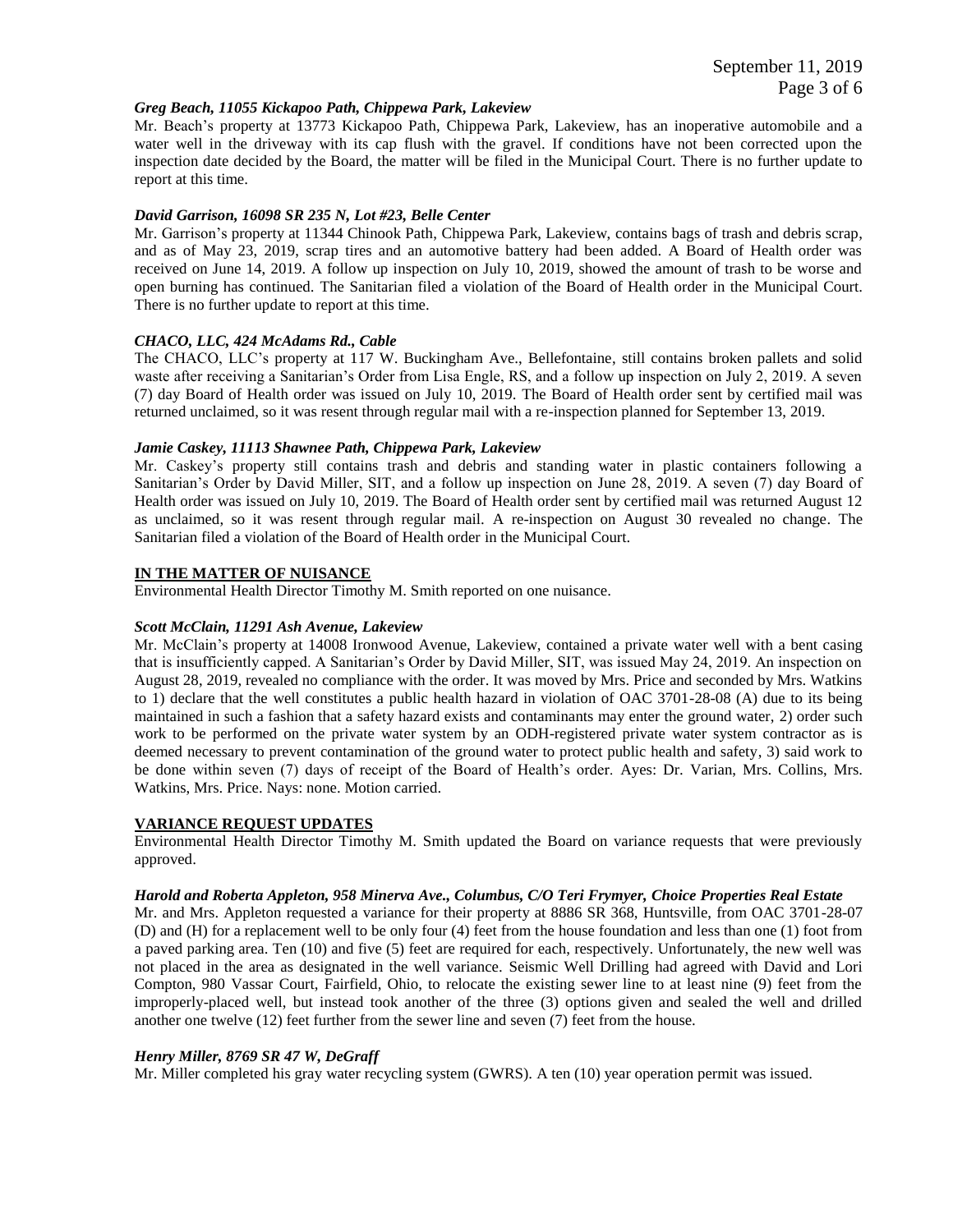### **IN THE MATTER OF VARIANCE REQUEST**

Environmental Health Director Timothy M. Smith reported on one variance request.

### *Kason Conley, of 595 Memorial Drive, Xenia*

Mr. Conley requests a variance for his property at 9480 Beechwood Avenue, Belle Center, from OAC 3701-28-07 (G) for a new well to be drilled 19 feet 9 inches from the edge of a public roadway when 25 feet is required. It was moved by Dr. Varian and seconded by Mrs. Price to approve the variance request because the proposed well site is the only location that the well driller can place his well rig to drill a new well. Ayes: Mrs. Watkins, Mrs. Collins, Mrs. Price, Dr. Varian. Nays: none. Motion carried.

### **OPERATION AND MAINTENANCE (O&M) PROGRAM UPDATE**

Environmental Health Director Timothy M. Smith gave an updated report on the O&M Program through September 11, 2019 (see Notes to Minutes). Harrison Township property owners with septic systems are being scheduled next to receive their mailing of first notices for a \$50 O&M application. In continuance with Lake Township as the pilot project for the O&M Program, six (6) Lake Township property owners were forwarded to the Logan County Auditor's office on August 29, 2019, so that their unpaid \$62.50 late O&M fees will be assessed to their property taxes. Mr. Smith also distributed a tentative O&M schedule for the remaining townships (see Notes to Minutes). The health district's website (loganhealth.org) has further information about this state-mandated program.

# **IN THE MATTER OF NURSING REPORT**

Director of Nursing Kelly Reaver presented the activities of the nursing division over the past month

- LCHD staff still have a hold on Hepatitis A vaccination clinics at the jail due to the jail's nursing staff being out of the office currently. Clinics will hopefully resume soon. Logan County has had 3 cases, but none of them have led to any additional local outbreaks.
- Women, Infants, and Children (WIC) staff attended the Farmers Market and dispensed 75 \$20.00 vouchers to WIC clients to redeem for fresh fruits and vegetables at the market.
- $\bullet$  WIC had their annual baby shower on August  $13<sup>th</sup>$  at 2 P.M. in celebration of breast feeding awareness month. It was well received.
- Infectious disease cases are down compared to July 2018; but overall, cases have increased for year to date (see Notes to Minutes for stats).
	- Total cases for 2019----327, cases for 2018------296
	- July cases for 2019----15, cases for 2018-----36
- Children with Medical Handicaps numbers are down due to staffing shortage.
- Newborn home visits are down for July 2019 at 6 compared to July 2018 at 7.
- Immunizations have increased for both children and adults.
- WIC total participants compared to a year ago are down for July 2019------601, July 2018------632
- As of September 5, 2019, 99 Narcan kits have been distributed.
- Infectious disease information on legionnaires and pertussis was provided by an email attachment (see Notes to Minutes).

# **IN THE MATTER OF PLANNING UPDATES**

Deputy Health Commissioner Donna Peachey explained the process involved with Strategic Planning. Ms. Peachey explained that the process should involve input from both internal and external customers and stakeholders. Therefore, a survey was developed to gather input from employees, Board members, and a community partner who is serving on the committee. Ms. Peachey distributed a schedule for the Strategic Planning Process from 2020 to 2025 (see Notes to Minutes). Ms. Peachey encouraged the Board members to either attend the meetings or provide feedback throughout the process through e-mail when given the opportunity.

### **IN THE MATTER OF FINANCIAL REPORT REVIEW**

Director of Business Operations Christina Bramlage presented financial reports for the month of July. She noted that the Federal Public Health Infrastructure Program and Federal Women, Infants, and Children Program both received grant money. Also, the District Health Fund received the second half of the inside millage payment. Mrs. Bramlage noted that the expense reports show higher than anticipated expenses in the Construction and Demolition Debris (C&D) Fund. All other expenses were routine. It was moved by Mrs. Price and seconded by Mrs. Collins that the Board authorize President Harrison to approve review of the reports. Ayes: Mrs. Watkins, Dr. Varian, Mrs. Collins, Mrs. Price. Nays: none. Motion carried.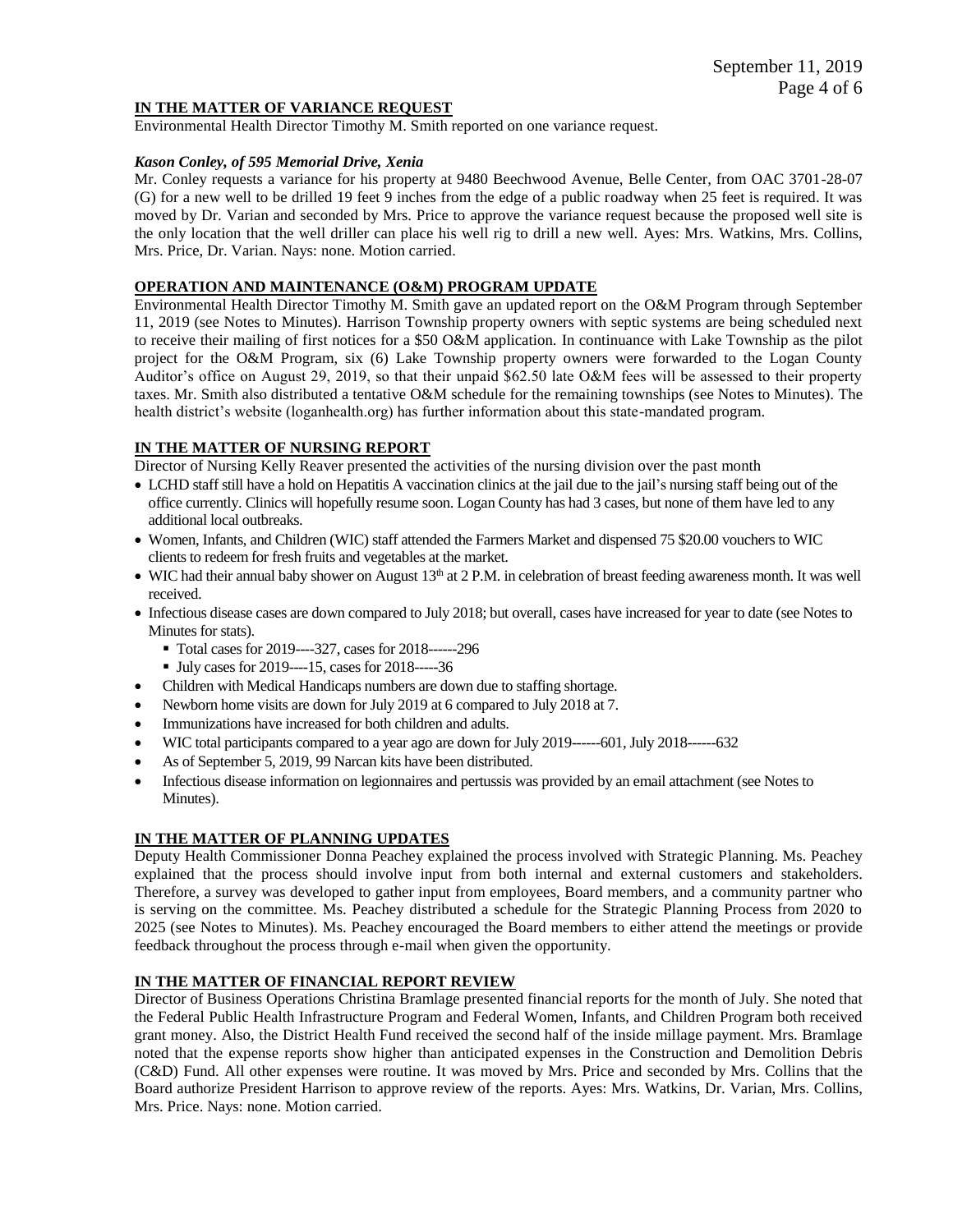### **IN THE MATTER OF ROUTINE BOOKKEEPING MATTERS**

It was moved by Dr. Varian and seconded by Mrs. Collins that the Board confirm the following transfer of appropriated funds to meet current expenses as completed by the Director of Business Operations Christina Bramlage during the month of August. Ayes: Mrs. Price, Mrs. Watkins, Mrs. Collins, Dr. Varian. Nays: none. Motion carried.

### *Water Well Regulations Fund 7020*

 \$3.80 FROM 7020-401-511010 Salaries TO 7020-401-521010 OPERS

### *Water Well Regulations Fund 7020*

 \$1,750.00 FROM 7020-401-511010 Salaries TO 7020-401-541010 Lab Supplies

### *Public Health Infrastructure Fund 7025*

 \$1,908.00 FROM 7025-401-521060 Health and Life TO 7025-401-552370 Other Expenses

# **IN THE MATTER OF THE WOMEN, INFANTS, AND CHILDREN (WIC) NOTICE OF AWARD**

Director of Business Operations Christina Bramlage presented the Notice of Award from Ohio Department of Health to the WIC Program for \$198,432 from October 1, 2019 through September 30, 2020. It was moved by Mrs. Price and seconded by Dr. Varian to accept the Notice of Award for \$198,432. Ayes: Mrs. Collins, Mrs. Watkins, Dr. Varian, Mrs. Price. Nays: none. Motion carried.

# **IN THE MATTER OF NUTRITIONAL SERVICES CONTRACT RENEWAL FOR THE WIC PROGRAM**

Director of Business Operations Christina Bramlage presented the agreement to the Board for Wendy Miller to provide required nutritional services for the WIC grant for the period of October 1, 2019, to September 30, 2020, not to exceed five (5) hours per month, at the rate of \$40.00 per hour. It was moved by Mrs. Watkins and seconded by Dr. Varian to accept this contract. Ayes: Mrs. Price, Mrs. Collins, Dr. Varian, Mrs. Watkins. Nays: none. Motion carried.

#### **IN THE MATTER OF LOW VOLTAGE CONTRACT RENEWAL**

Director of Business Operations Christina Bramlage presented the agreement with Low Voltage Solutions of Sidney, Ohio for the annual monitoring fee from October 30, 2019, to October 29, 2020 in the amount of \$144.00. It was moved by Mrs. Price and seconded by Mrs. Collins to accept this contract. Ayes: Mrs. Watkins, Dr. Varian, Mrs. Collins, Mrs. Price. Nays: none. Motion carried.

### **IN THE MATTER OF CONTRACT RENEWALS– JANITORIAL SERVICES**

It was moved by Dr. Varian and seconded by Mrs. Watkins that the Board renew the contract for janitorial services with Marcella Burroughs, not to exceed two cleanings per week at the rate of \$80.00 each for the period October 1, 2019, through September 30, 2020. Ayes: Mrs. Price, Mrs. Collins, Mrs. Watkins, Dr. Varian. Nays: none. Motion carried.

#### **IN THE MATTER OF NARCAN SERVICE ENTITY AGREEMENTS**

Director of Business Operations Christina Bramlage presented the agreements to the Board. The agreements are between the Logan County Health District (LCHD) and local service entities. The service entities agreed to work in collaboration with the Logan County Health District by providing naloxone at their location, providing a space for the LCHD to come and train their clients on using naloxone, or referring their clients to the LCHD for a naloxone kit and training by the LCHD. Seven entities have chosen to sign the service entity agreement: Community Health and Wellness Partners of Logan County; Mary Rutan Hospital; Residential Administrator; Logan County Family Court; Lutheran Community Services; Mental Health, Drug, and Alcohol Services Board of Logan and Champaign Counties; and the Logan County Sheriff's Office. Daily Bread of Indian Lake signed a letter of support. It was moved by Mrs. Price and seconded by Mrs. Collins to accept the seven service entity agreements and the one letter of support. Ayes: Mrs. Watkins, Dr. Varian, Mrs. Collins, Mrs. Price. Nays: none. Motion carried.